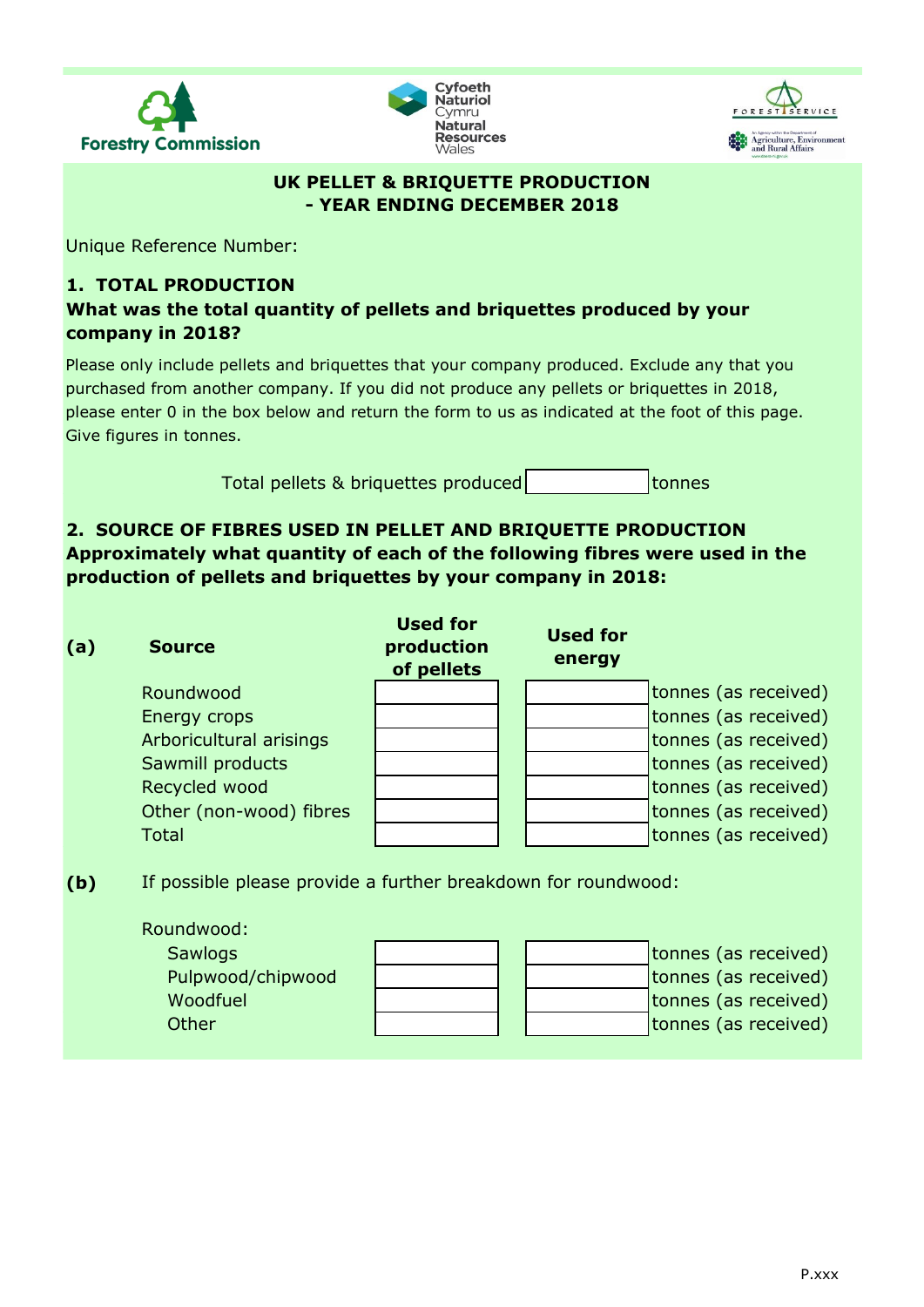## **3. ORIGIN OF WOOD USED IN PELLET AND BRIQUETTE PRODUCTION Approximately what % of the wood used in the production of pellets and briquettes by your company in 2018 was:**

Please exclude other (non-wood) fibres.

| <b>Origin</b>    |      |               |
|------------------|------|---------------|
| <b>Total UK</b>  |      | $\frac{0}{0}$ |
| England          |      | $\frac{0}{0}$ |
| Scotland         |      | $\frac{0}{0}$ |
| <b>Wales</b>     |      | $\frac{0}{0}$ |
| Northern Ireland |      | $\frac{0}{0}$ |
| Imported         |      | $\frac{0}{0}$ |
| <b>Total</b>     | 100% |               |

#### **4. MARKETS FOR PELLETS AND BRIQUETTES**

**To the best of your knowledge, approximately what % of the total pellets and briquettes produced by your company in 2018 was sold to markets in:**

> **Market** UK Other countries Total

| 100% |
|------|

### **5. CERTIFICATION**

**Do you have a Chain of Custody Certificate?** (tick one)

YES NO

#### **What percentage of input volume is from Certified sources?**

## **6. EMPLOYMENT (at this site) Please provide an estimate of the mill's total employment, expressed as Full-Time Equivalents (FTEs).**

Include both direct employees (those for whom you are responsible for paying wages and National Insurance contributions) and other employment (any others undertaking work for you, including contractors and their employees). To express employment as FTEs, please include a rough estimate of time for those who work a part-year for the mill. For example, count a full-time employee working slightly more than half the time for the mill as 0.6, or an employee who works part-time for 4 months as 0.2.

For haulage employment, please only include those employed directly. Please exclude any contract haulage employment and any employment at the site not directly related to the mill (e.g. exclude work producing other wood products).

| Total Employment |  | <b>Full-Time Equivalents</b> |
|------------------|--|------------------------------|
|------------------|--|------------------------------|